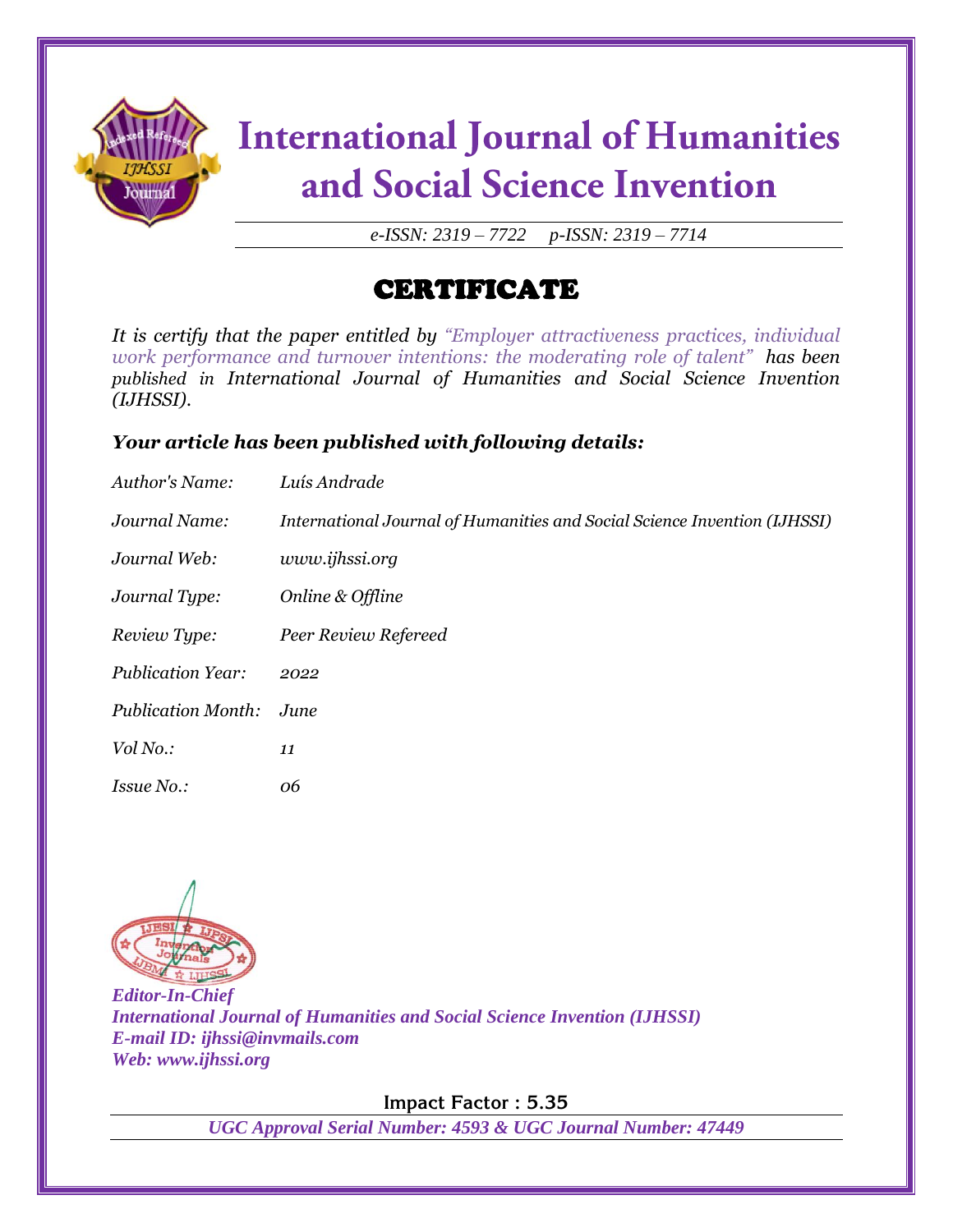

# **International Journal of Humanities** and Social Science Invention

*e-ISSN: 2319 – 7722 p-ISSN: 2319 – 7714*

### CERTIFICATE

*It is certify that the paper entitled by "Employer attractiveness practices, individual work performance and turnover intentions: the moderating role of talent" has been published in International Journal of Humanities and Social Science Invention (IJHSSI).*

#### *Your article has been published with following details:*

| Author's Name:            | Liliana Faria                                                             |
|---------------------------|---------------------------------------------------------------------------|
| Journal Name:             | International Journal of Humanities and Social Science Invention (IJHSSI) |
| Journal Web:              | www.ijhssi.org                                                            |
| Journal Type:             | Online & Offline                                                          |
| Review Type:              | Peer Review Refereed                                                      |
| <b>Publication Year:</b>  | 2022                                                                      |
| <b>Publication Month:</b> | June                                                                      |
| Vol No.:                  | 11                                                                        |
| <i>Issue No.:</i>         | 06                                                                        |



*Editor-In-Chief International Journal of Humanities and Social Science Invention (IJHSSI) E-mail ID: ijhssi@invmails.com Web: www.ijhssi.org*

**Impact Factor : 5.35**

*UGC Approval Serial Number: 4593 & UGC Journal Number: 47449*